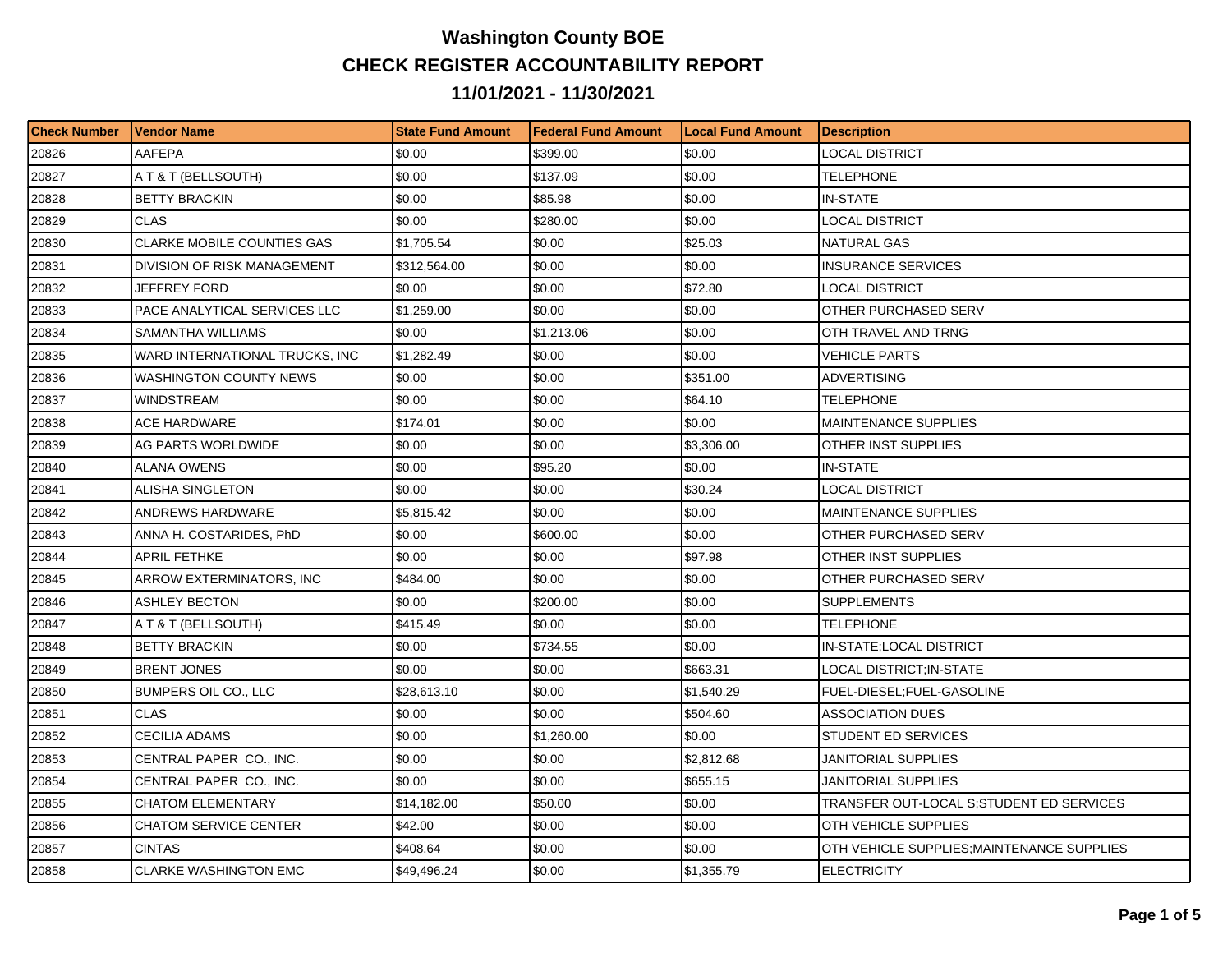| <b>Check Number</b> | Vendor Name                         | <b>State Fund Amount</b> | <b>Federal Fund Amount</b> | <b>Local Fund Amount</b> | <b>Description</b>                        |
|---------------------|-------------------------------------|--------------------------|----------------------------|--------------------------|-------------------------------------------|
| 20859               | <b>CLINT WOFFORD</b>                | \$57.48                  | \$0.00                     | \$0.00                   | OTH TRAVEL AND TRNG                       |
| 20860               | <b>CRAGER HEATING &amp; AIR LLC</b> | \$15,716.00              | \$0.00                     | \$0.00                   | <b>MAINTENANCE SUPPLIES</b>               |
| 20861               | <b>CRAGER HEATING &amp; AIR LLC</b> | \$1,350.00               | \$0.00                     | \$0.00                   | <b>MAINTENANCE SUPPLIES</b>               |
| 20862               | DADE PAPER CO.                      | \$1,157.25               | \$0.00                     | \$0.00                   | <b>OTH VEHICLE SUPPLIES</b>               |
| 20863               | <b>DAVISON OIL</b>                  | \$889.06                 | \$0.00                     | \$0.00                   | OIL AND LUBRICANTS                        |
| 20864               | DEPARTMENT OF SOLID WASTE           | \$9,027.00               | \$0.00                     | \$0.00                   | <b>GARBAGE AND WASTE</b>                  |
| 20865               | EVANGELIA GREVENITIS                | \$0.00                   | \$2,400.00                 | \$0.00                   | OTHER PURCHASED SERV                      |
| 20866               | FIREPLACE, INC                      | \$999.00                 | \$0.00                     | \$0.00                   | <b>INSTRUCTIONAL SOFTWA</b>               |
| 20867               | <b>FIVE POINT SEWER DISTRICT</b>    | \$900.00                 | \$0.00                     | \$0.00                   | WATER AND SEWAGE                          |
| 20868               | <b>FRUITDALE CORNER STORE</b>       | \$2.87                   | \$0.00                     | \$0.00                   | OTH VEHICLE SUPPLIES                      |
| 20869               | <b>FRUITDALE HIGH</b>               | \$0.00                   | \$0.00                     | \$1,044.00               | OTHER DUES AND FEES                       |
| 20870               | <b>FRUITDALE HIGH</b>               | \$17,402.00              | \$0.00                     | \$0.00                   | TRANSFER OUT-LOCAL S                      |
| 20871               | <b>FRUITDALE WATER SYSTEM</b>       | \$208.02                 | \$0.00                     | \$0.00                   | WATER AND SEWAGE                          |
| 20872               | <b>GENERATION GENIUS</b>            | \$0.00                   | \$1,295.00                 | \$0.00                   | INSTRUCTIONAL SOFTWA                      |
| 20873               | <b>GULF STATES MOBILITY. INC</b>    | \$0.00                   | \$0.00                     | \$679.58                 | VEHICLE PARTS                             |
| 20874               | HARRIS SECURITY SYSTEMS, INC.       | \$0.00                   | \$0.00                     | \$210.00                 | <b>OTHER PURCHASED SERV</b>               |
| 20875               | <b>HOBSON WATER SYSTEM</b>          | \$0.00                   | \$0.00                     | \$65.16                  | WATER AND SEWAGE                          |
| 20876               | JEFFREY FORD                        | \$0.00                   | \$0.00                     | \$530.02                 | <b>IN-STATE</b>                           |
| 20877               | JOAN H WOOD                         | \$0.00                   | \$480.00                   | \$0.00                   | OTHER PURCHASED SERV                      |
| 20878               | JUPITER ED                          | \$118.00                 | \$0.00                     | \$0.00                   | <b>INSTRUCTIONAL SOFTWA</b>               |
| 20879               | <b>KARLA TAYLOR</b>                 | \$0.00                   | \$240.00                   | \$0.00                   | STUDENT ED SERVICES                       |
| 20880               | KIMBERLY JOHNSON                    | \$437.81                 | \$0.00                     | \$0.00                   | OTH TRAVEL AND TRNG                       |
| 20881               | KIMBERLY MILLER                     | \$0.00                   | \$1,162.50                 | \$0.00                   | OTHER PURCHASED SERV                      |
| 20882               | <b>KRISTEN RICHARDSON</b>           | \$0.00                   | \$3,810.00                 | \$0.00                   | OTHER PURCHASED SERV; STUDENT ED SERVICES |
| 20883               | <b>KYLE SAVAGE</b>                  | \$2,250.00               | \$0.00                     | \$0.00                   | OTHER PURCHASED SERV                      |
| 20884               | LEARNING FARM, LLC                  | \$0.00                   | \$1,299.00                 | \$0.00                   | INSTRUCTIONAL SOFTWA                      |
| 20885               | LEROY HIGH                          | \$0.00                   | \$0.00                     | \$1,170.00               | OTHER DUES AND FEES                       |
| 20886               | LEROY HIGH                          | \$21,084.00              | \$0.00                     | \$0.00                   | TRANSFER OUT-LOCAL S                      |
| 20887               | LEROY WATER & FIRE PA               | \$351.27                 | \$0.00                     | \$0.00                   | WATER AND SEWAGE                          |
| 20888               | LISA CONNELL                        | \$0.00                   | \$0.00                     | \$689.17                 | <b>IN-STATE</b>                           |
| 20889               | LOCAL LP GAS CO                     | \$0.00                   | \$0.00                     | \$3,906.25               | <b>PROPANE GAS</b>                        |
| 20890               | <b>MARGARET WILLIAMS</b>            | \$0.00                   | \$0.00                     | \$203.84                 | <b>LOCAL DISTRICT</b>                     |
| 20891               | MARLA D. TARVER                     | \$0.00                   | \$87.93                    | \$0.00                   | OTH TRAVEL AND TRNG                       |
| 20892               | <b>MCFADDEN ENGINEERING, INC</b>    | \$5,401.50               | \$0.00                     | \$0.00                   | OTHER PURCHASED SERV                      |
| 20893               | MCINTOSH ELEMENTARY SCHOOL          | \$11,277.00              | \$0.00                     | \$0.00                   | TRANSFER OUT-LOCAL S                      |
| 20894               | <b>MCINTOSH HIGH</b>                | \$0.00                   | \$0.00                     | \$690.00                 | OTHER DUES AND FEES                       |
| 20895               | <b>MCINTOSH HIGH</b>                | \$7,455.00               | \$0.00                     | \$0.00                   | TRANSFER OUT-LOCAL S                      |
| 20896               | MCINTOSH WATER WORKS                | \$1,913.94               | \$0.00                     | \$0.00                   | WATER AND SEWAGE                          |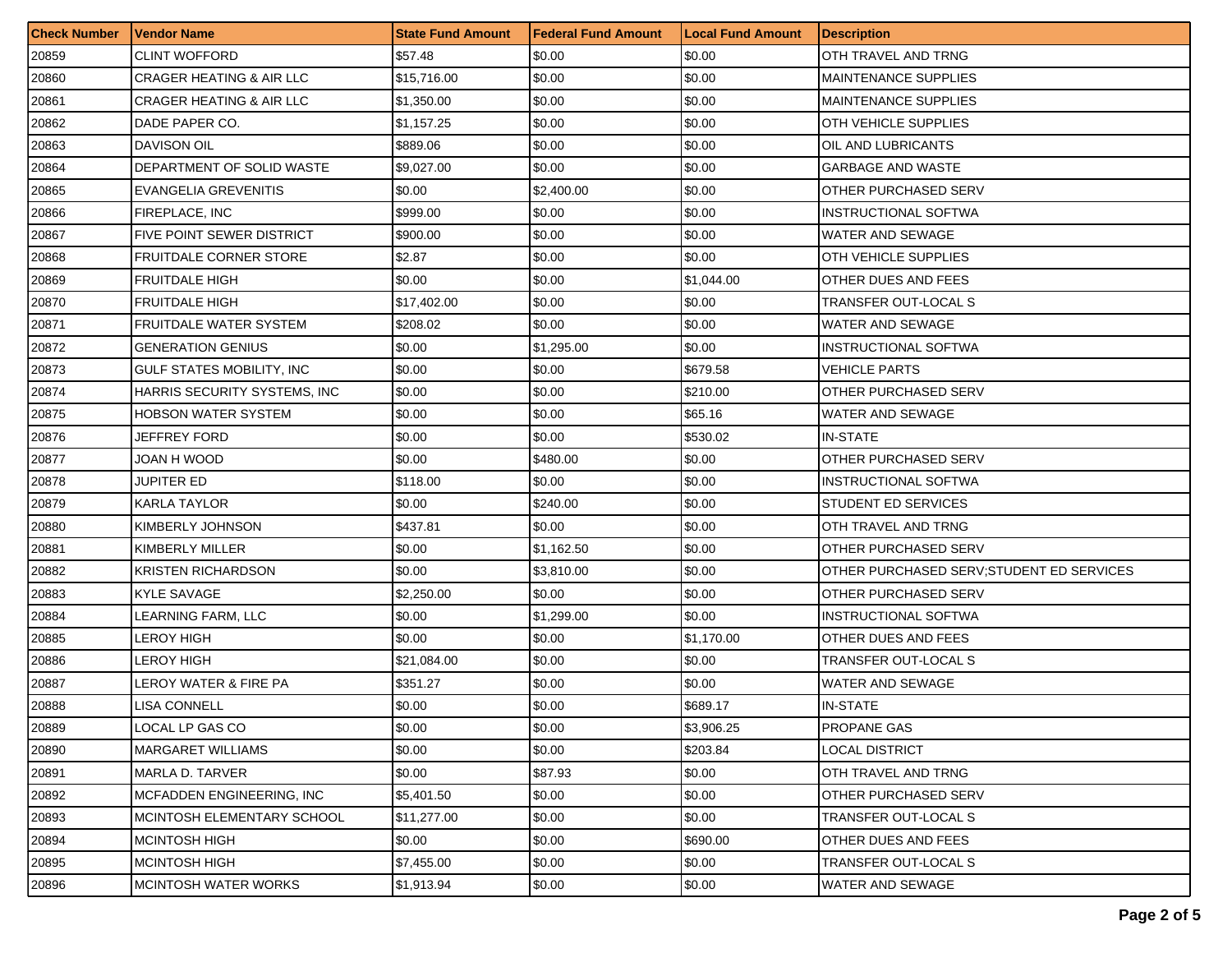| <b>Check Number</b> | Vendor Name                     | <b>State Fund Amount</b> | <b>Federal Fund Amount</b> | <b>Local Fund Amount</b> | <b>Description</b>          |
|---------------------|---------------------------------|--------------------------|----------------------------|--------------------------|-----------------------------|
| 20897               | <b>MELANIE ROSS</b>             | \$185.10                 | \$0.00                     | \$0.00                   | OTH TRAVEL AND TRNG         |
| 20898               | MILLRY HIGH SCHOOL              | \$0.00                   | \$0.00                     | \$1,281.00               | OTHER DUES AND FEES         |
| 20899               | MILLRY HIGH SCHOOL              | \$22,785.00              | \$0.00                     | \$0.00                   | TRANSFER OUT-LOCAL S        |
| 20900               | MILLRY COMMUNICATIONS           | \$180.28                 | \$0.00                     | \$1,608.12               | TELEPHONE                   |
| 20901               | MILLRY WATER WORKS              | \$418.81                 | \$0.00                     | \$0.00                   | WATER AND SEWAGE            |
| 20902               | PITNEY BOWES                    | \$330.08                 | \$0.00                     | \$0.00                   | <b>POSTAGE</b>              |
| 20903               | PREPFACTORY INC                 | \$0.00                   | \$400.00                   | \$0.00                   | <b>INSTRUCTIONAL SOFTWA</b> |
| 20904               | QUILL CORPORATION               | \$0.00                   | \$833.68                   | \$0.00                   | STUDENT CLASSRM SUPP        |
| 20905               | RACHEL ROBERTS                  | \$47.53                  | \$0.00                     | \$0.00                   | OTH TRAVEL AND TRNG         |
| 20906               | RANDI KNAPP                     | \$0.00                   | \$1,005.00                 | \$0.00                   | STUDENT ED SERVICES         |
| 20907               | ROOKIE AUTOMOTIVE               | \$119.29                 | \$0.00                     | \$0.00                   | VEHICLE PARTS               |
| 20908               | ROOKIE AUTOMOTIVE               | \$315.13                 | \$0.00                     | \$0.00                   | VEHICLE PARTS               |
| 20909               | ROOKIE AUTOMOTIVE               | \$107.29                 | \$0.00                     | \$0.00                   | VEHICLE PARTS               |
| 20910               | SEQUEL ELECTRICAL SUPPLY        | \$1,741.44               | \$0.00                     | \$0.00                   | MAINTENANCE SUPPLIES        |
| 20911               | SEQUEL ELECTRICAL SUPPLY        | \$522.55                 | \$0.00                     | \$0.00                   | <b>MAINTENANCE SUPPLIES</b> |
| 20912               | <b>SHANNON UTSEY</b>            | \$1,147.64               | \$0.00                     | \$0.00                   | <b>IN-STATE</b>             |
| 20913               | <b>STARFALL</b>                 | \$0.00                   | \$270.00                   | \$0.00                   | <b>INSTRUCTIONAL SOFTWA</b> |
| 20914               | <b>SUSAN HOLLINGER</b>          | \$0.00                   | \$1,190.00                 | \$0.00                   | OTHER PURCHASED SERV        |
| 20915               | TATE S SERVICE CENTER           | \$303.95                 | \$0.00                     | \$0.00                   | <b>OTH VEHICLE SUPPLIES</b> |
| 20916               | TATE S SERVICE CENTER           | \$35.00                  | \$0.00                     | \$0.00                   | OTH VEHICLE SUPPLIES        |
| 20917               | THE CORE PROJECT                | \$0.00                   | \$1,753.09                 | \$0.00                   | OTHER PURCHASED SERV        |
| 20918               | TINA JONES                      | \$0.00                   | \$0.00                     | \$426.72                 | LOCAL DISTRICT              |
| 20919               | TRANSPORTATION SOUTH            | \$574.66                 | \$0.00                     | \$0.00                   | VEHICLE PARTS               |
| 20920               | TRINA MOSS                      | \$0.00                   | \$803.39                   | \$0.00                   | <b>IN-STATE</b>             |
| 20921               | TURNER ONDERDONK KIMBROUGH      | \$0.00                   | \$0.00                     | \$4,350.53               | LEGAL FEES                  |
| 20922               | TWIG EDUCATION                  | \$0.00                   | \$0.00                     | \$495.00                 | STUDENT CLASSRM SUPP        |
| 20923               | UTILITIES BOARD TOWN OF CHATOM  | \$3,919.14               | \$0.00                     | \$50.00                  | WATER AND SEWAGE            |
| 20924               | <b>VERIZON WIRELESS</b>         | \$194.92                 | \$0.00                     | \$610.23                 | TELEPHONE                   |
| 20925               | VOCABULARY.COM                  | \$0.00                   | \$2,880.00                 | \$0.00                   | <b>INSTRUCTIONAL SOFTWA</b> |
| 20926               | WARD INTERNATIONAL TRUCKS. INC. | \$268.80                 | \$0.00                     | \$0.00                   | <b>VEHICLE PARTS</b>        |
| 20927               | WASHINGTON CO. CAREER TECH CEN  | \$0.00                   | \$0.00                     | \$2,823.00               | <b>OTHER DUES AND FEES</b>  |
| 20928               | WASHINGTON CO. CAREER TECH CEN  | \$6,300.00               | \$0.00                     | \$0.00                   | TRANSFER OUT-LOCAL S        |
| 20929               | WASHINGTON COUNTY HIGH SCHOOL   | \$0.00                   | \$0.00                     | \$1,305.00               | OTHER DUES AND FEES         |
| 20930               | WASHINGTON COUNTY HIGH SCHOOL   | \$19,299.00              | \$0.00                     | \$0.00                   | TRANSFER OUT-LOCAL S        |
| 20931               | <b>WESCO</b>                    | \$91.92                  | \$0.00                     | \$0.00                   | <b>MAINTENANCE SUPPLIES</b> |
| 20932               | WILLIAMS BROTHERS CONTRACTORS   | \$8,148.04               | \$0.00                     | \$0.00                   | OTHER PURCHASED SERV        |
| 20933               | AT&T                            | \$0.00                   | \$76.69                    | \$0.00                   | <b>TELEPHONE</b>            |
| 20934               | ANGIE WHITE                     | \$0.00                   | \$143.36                   | \$0.00                   | <b>LOCAL DISTRICT</b>       |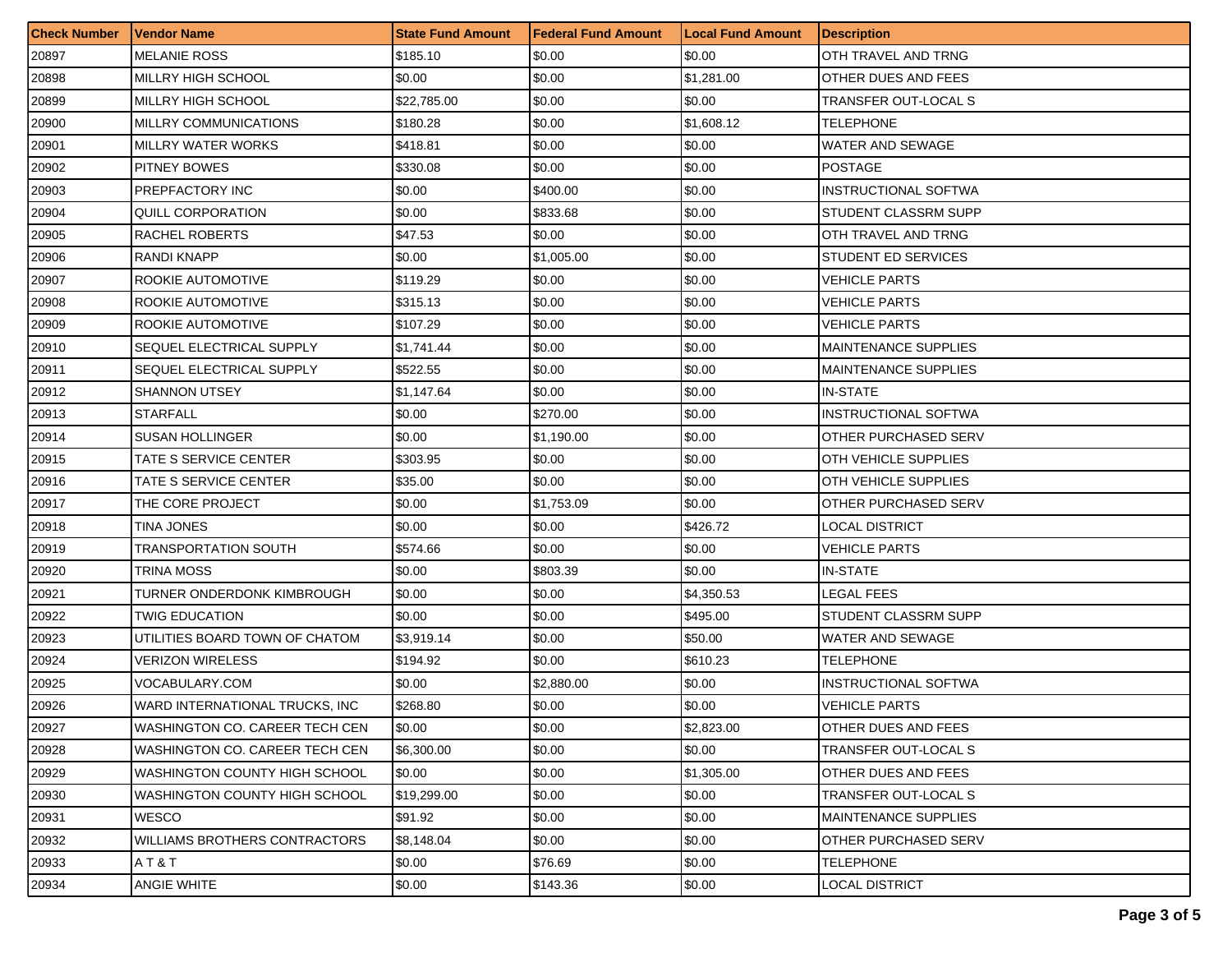| <b>Check Number</b> | Vendor Name                          | <b>State Fund Amount</b> | Federal Fund Amount | <b>Local Fund Amount</b> | <b>Description</b>                                               |
|---------------------|--------------------------------------|--------------------------|---------------------|--------------------------|------------------------------------------------------------------|
| 20935               | A T & T (BELLSOUTH)                  | \$0.00                   | \$541.11            | \$0.00                   | <b>TELEPHONE</b>                                                 |
| 20936               | <b>BIG CHARLIES PRODUCE</b>          | \$0.00                   | \$8,801.25          | \$0.00                   | PURCHASED FOOD                                                   |
| 20937               | CENTRAL PAPER CO., INC.              | \$0.00                   | \$2,429.48          | \$0.00                   | FOOD SERV SUPPLIES; OTHER PURCHASED SERV                         |
| 20938               | CENTRAL RESTAURANT PRODUCTS          | \$0.00                   | \$2,141.65          | \$0.00                   | OTHER PURCHASED SERV                                             |
| 20939               | COASTAL HUMITECH, LLC                | \$0.00                   | \$354.00            | \$0.00                   | OTHER PURCHASED SERV                                             |
| 20940               | <b>CRAGER HEATING &amp; AIR LLC</b>  | \$0.00                   | \$330.00            | \$0.00                   | OTHER PURCHASED SERV                                             |
| 20941               | <b>DEBORAH DEARMON</b>               | \$0.00                   | \$44.80             | \$0.00                   | LOCAL DISTRICT                                                   |
| 20942               | <b>DECKER EQUIPMENT</b>              | \$0.00                   | \$3,913.96          | \$0.00                   | OTHER PURCHASED SERV                                             |
| 20943               | FELECIA JACKSON THOMAS               | \$0.00                   | \$70.68             | \$0.00                   | LOCAL DISTRICT                                                   |
| 20944               | JUDY REID                            | \$0.00                   | \$369.60            | \$0.00                   | LOCAL DISTRICT                                                   |
| 20945               | KAREN HAGAN                          | \$0.00                   | \$128.80            | \$0.00                   | <b>LOCAL DISTRICT</b>                                            |
| 20946               | LEWIS PEST CONTROL, INC              | \$0.00                   | \$280.00            | \$0.00                   | OTHER PURCHASED SERV                                             |
| 20947               | MILLRY COMMUNICATIONS                | \$0.00                   | \$237.97            | \$0.00                   | TELEPHONE                                                        |
| 20948               | NEW DAIRY OPCP, LLC                  | \$0.00                   | \$16,897.26         | \$0.00                   | PURCHASED FOOD                                                   |
| 20949               | PENNY BUSBY                          | \$0.00                   | \$105.28            | \$0.00                   | LOCAL DISTRICT                                                   |
| 20950               | QUILL CORPORATION                    | \$0.00                   | \$465.16            | \$0.00                   | OTHER PURCHASED SERV                                             |
| 20951               | THE MERCHANT COMPANY                 | \$0.00                   | \$564.19            | \$0.00                   | PURCHASED FOOD                                                   |
| 20952               | THE MERCHANT COMPANY                 | \$0.00                   | \$91,333.07         | \$0.00                   | PURCHASED FOOD;FOOD PROCESSING SUPP;FOOD SERV<br><b>SUPPLIES</b> |
| 20953               | ALABAMA MEDIA GROUP                  | \$0.00                   | \$0.00              | \$588.24                 | ADVERTISING                                                      |
| 20954               | ALISHA WAITE                         | \$109.40                 | \$0.00              | \$0.00                   | OTH TRAVEL AND TRNG                                              |
| 20955               | <b>BETTY BRACKIN</b>                 | \$0.00                   | \$463.19            | \$0.00                   | IN-STATE                                                         |
| 20956               | <b>BRANDY BYRD</b>                   | \$0.00                   | \$280.56            | \$0.00                   | <b>LOCAL DISTRICT</b>                                            |
| 20957               | <b>BUMPERS OIL CO., LLC</b>          | \$9,796.25               | \$0.00              | \$0.00                   | <b>FUEL-DIESEL</b>                                               |
| 20958               | CENTRAL PAPER CO., INC.              | \$0.00                   | \$0.00              | \$2,666.66               | JANITORIAL SUPPLIES:OFFICE SUPPLIES                              |
| 20959               | CHATOM BAPTIST CHURCH                | \$300.00                 | \$0.00              | \$0.00                   | OTHER PURCHASED SERV                                             |
| 20960               | <b>CHATOM SERVICE CENTER</b>         | \$119.00                 | \$0.00              | \$0.00                   | OTH VEHICLE SUPPLIES                                             |
| 20961               | <b>CINTAS</b>                        | \$203.54                 | \$0.00              | \$0.00                   | OTH VEHICLE SUPPLIES; MAINTENANCE SUPPLIES                       |
| 20962               | <b>CLARKE MOBILE COUNTIES GAS</b>    | \$1,793.61               | \$0.00              | \$35.86                  | <b>NATURAL GAS</b>                                               |
| 20963               | <b>COMPUTER SOFTWARE INNOVATIONS</b> | \$0.00                   | \$0.00              | \$41,749.35              | SOFTWARE MAINT AGREE                                             |
| 20964               | <b>CRAIG WHITE</b>                   | \$837.05                 | \$0.00              | \$0.00                   | OTH TRAVEL AND TRNG                                              |
| 20965               | <b>DESTINY SLATER</b>                | \$89.10                  | \$0.00              | \$0.00                   | OTH TRAVEL AND TRNG                                              |
| 20966               | JAMELLE SAULS                        | \$58.86                  | \$0.00              | \$0.00                   | OTH TRAVEL AND TRNG                                              |
| 20967               | JASON MASSEY                         | \$93.66                  | \$0.00              | \$0.00                   | OTH TRAVEL AND TRNG                                              |
| 20968               | LOCAL LP GAS CO                      | \$0.00                   | \$0.00              | \$562.50                 | PROPANE GAS                                                      |
| 20969               | LYLIA RIVERS                         | \$0.00                   | \$295.12            | \$0.00                   | <b>LOCAL DISTRICT</b>                                            |
| 20970               | MCFADDEN ENGINEERING, INC            | \$7,000.83               | \$0.00              | \$0.00                   | OTHER PURCHASED SERV                                             |
| 20971               | <b>MELINDA COAKER</b>                | \$673.06                 | \$0.00              | \$0.00                   | OTH TRAVEL AND TRNG                                              |